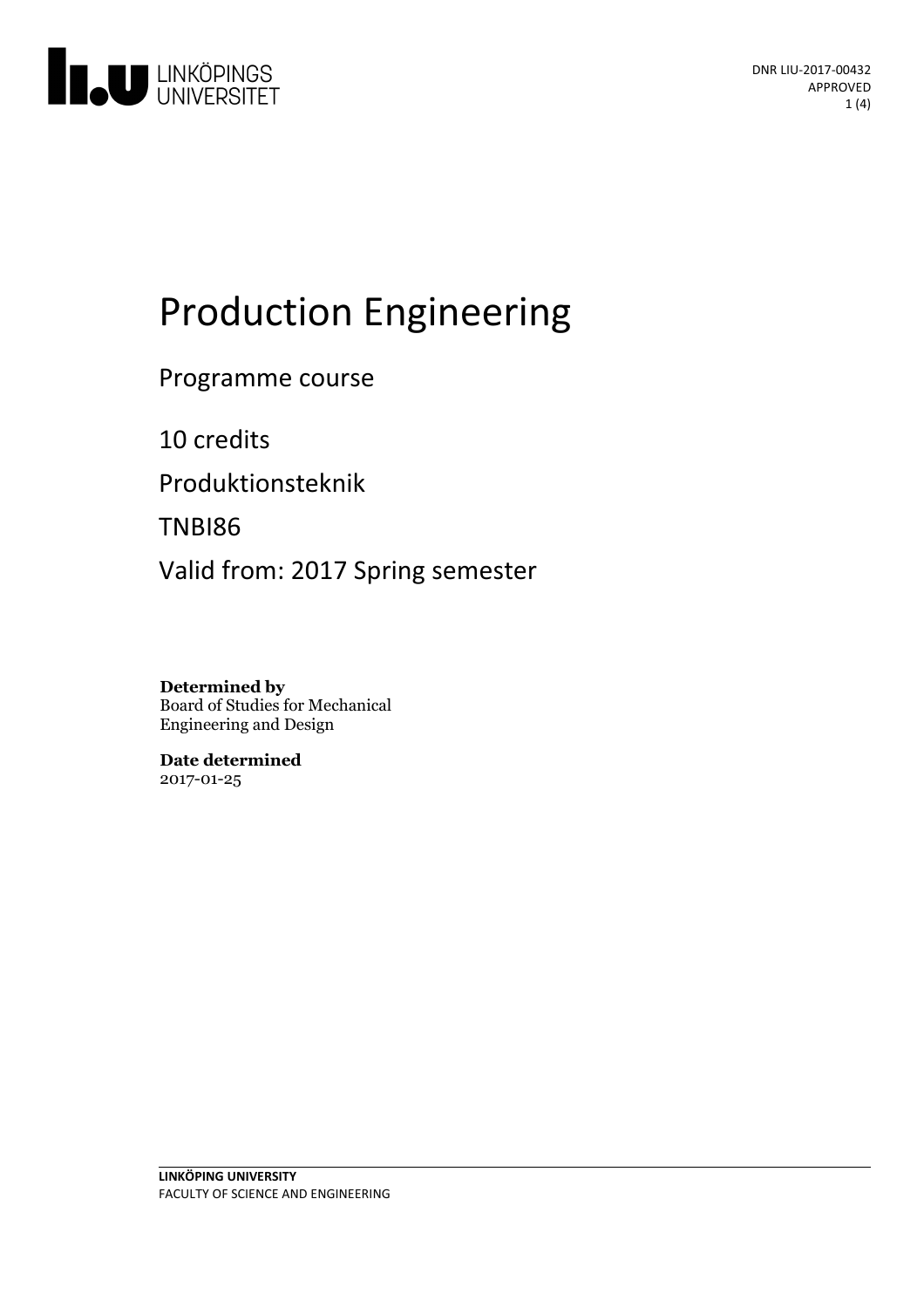# Main field of study

Civil Engineering

Course level

First cycle

## Advancement level

 $G<sub>2</sub>X$ 

## Course offered for

Civil Engineering, B Sc in Engineering

#### Entry requirements

Note: Admission requirements for non-programme students usually also include admission requirements for the programme and threshold requirements for progression within the programme, or corresponding.

## Prerequisites

Industrial economics, Cad Technology, Building Technology

## Intended learning outcomes

The aim of the course is to prepare the students for future tasks within the building process, as contractors, clients or consultants. The course should give the student a basic knowledge of the different phases of the building process such as tendering, purchasing, estimating, planning and production. The course also gives an orientation about geodetic surveying. The student should be able to:

- describe generally the different phases of the building process as it is usually carried through
- describe different types of contracts regarding organisation and economy and also describe how to apply them to practice
- read and explain the meaning of drawings and descriptions made in accordance to AMA
- create the basis for production management
- apply basic methods for geodetic surveying

#### Course content

The stages of the building process - Estimating and tendering - Production planning and controll – Geodedical survey

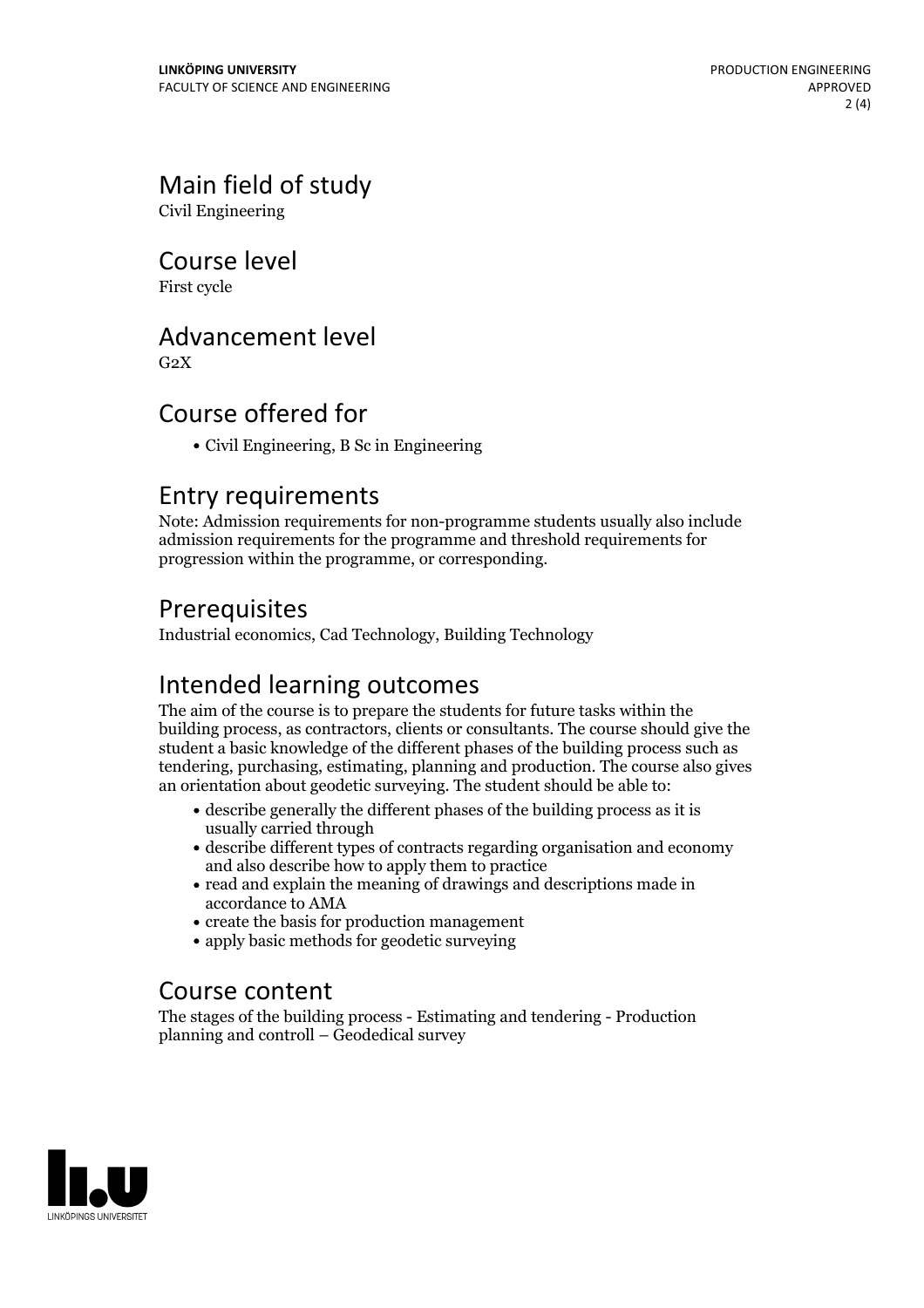## Teaching and working methods

The course comprises lectures, project work and computer work. The course runs over the entire autumn semester.

## Examination

| UPG <sub>2</sub> Hand in assignment  | 2 credits U.G          |  |
|--------------------------------------|------------------------|--|
| UPG1 Project and computer assignment | 4 credits U, G         |  |
| TEN <sub>1</sub> Written examination | 4 credits U, $3, 4, 5$ |  |

#### Grades

Four-grade scale, LiU, U, 3, 4, 5

Department Institutionen för teknik och naturvetenskap

## Director of Studies or equivalent

Dag Haugum

## Examiner

Thomas Johansson

## Course website and other links

## Education components

Preliminary scheduled hours: 72 h Recommended self-study hours: 195 h

## Course literature

#### **Additional literature**

#### **Books**

Nordstrand, Uno, *Byggprocessen* Nordström, Uno/Révai, Ervin, *Byggstyrning* Söderberg, Jan, *Att upphandla byggprojekt*